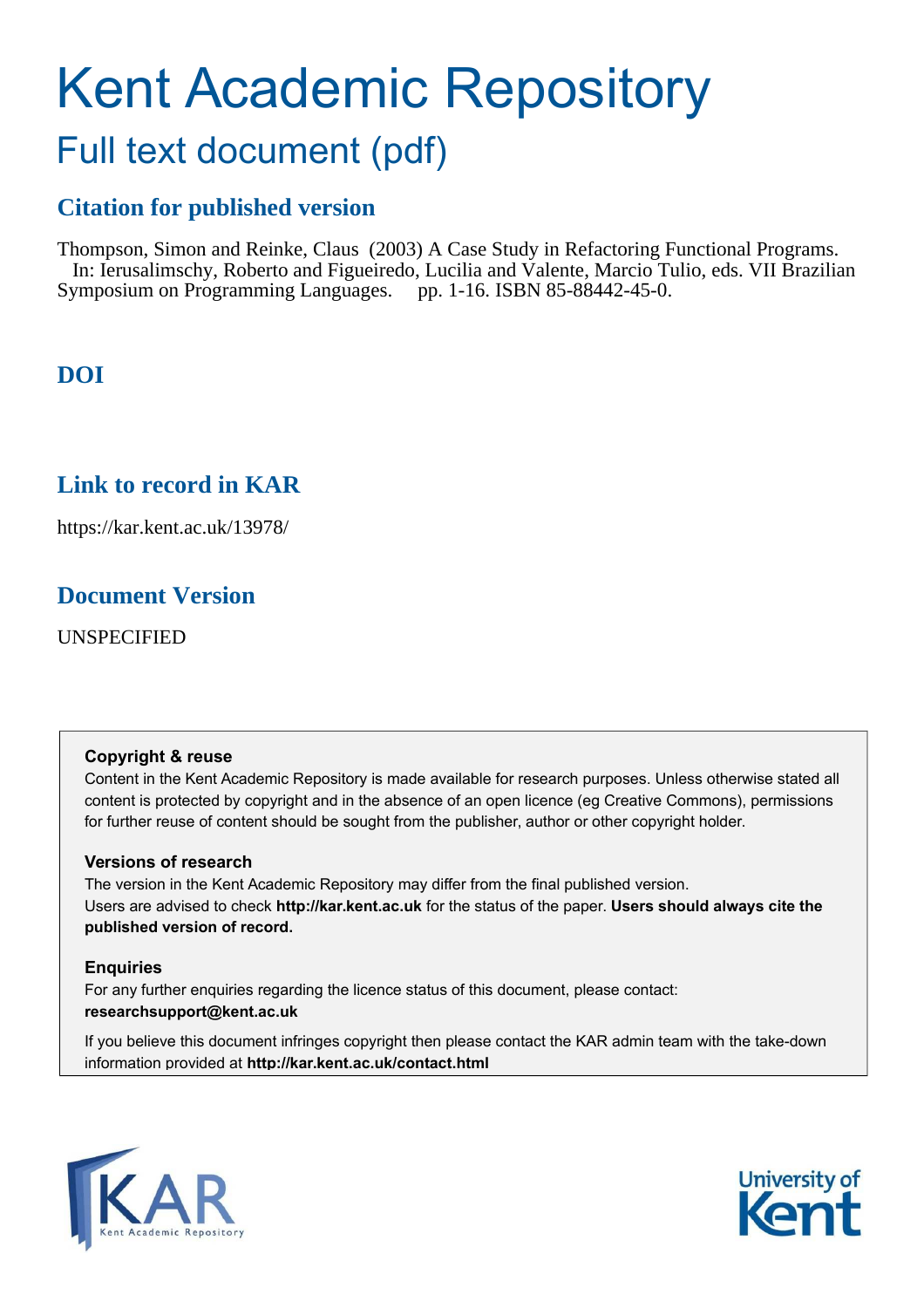## **A Case Study in Refactoring Functional Programs Extended Abstract**

**Simon Thompson**<sup>1</sup><sup>∗</sup> **, Claus Reinke**<sup>1</sup>†

<sup>1</sup>Computing Laboratory, University of Kent, Canterbury, UK

*Abstract. Refactoring is the process of redesigning existing code without changing its functionality. Refactoring has recently come to prominence in the OO community. In this paper we explore the prospects for refactoring functional programs.*

*Our paper centres on the case study of refactoring a 400 line Haskell program written by one of our students. The case study illustrates the type and variety of program manipulations involved in refactoring. Similarly to other program transformations, refactorings are based on program equivalences, and thus ultimately on language semantics. In the context of functional languages, refactorings can be based on existing theory and program analyses. However, the use of program transformations for program restructuring emphasises a different kind of transformation from the more traditional derivation or optimisation: characteristically, they often require wholesale changes to a collection of modules, and although they are best controlled by programmers, their application may require nontrivial semantic analyses.*

*The paper also explores the background to refactoring, provides a taxonomy for describing refactorings and draws some conclusions about refactoring for functional programs.*

#### **1. Introduction**

Refactoring is 'improving the design of existing code' and as such, it has been practised as long as programs have been written. Its key characteristic is the focus on structural changes, strictly separated from changes in functionality.

In his 1978 (!) ACM Turing Award Lecture [\[5\]](#page-14-0), Robert Floyd argued that serious programmers should spend part of their working day examining and refining their own methods: "After solving a challenging problem, I solve it again from scratch, retracing only the *insight* of the earlier solution. I repeat this until the solution is as clear and direct as I can hope for. Then I look for a general rule for attacking similar problems, that *would* have led me to approach the given problem in the most efficient way the first time.". Identifying "paradigms of programming" in this way – and developing support for such paradigms – would improve programmer abilities, computer science teaching and learning, and language designs.

In practice, industrial software development projects will not be restarted from scratch when they have already reached their prime objective. Nevertheless, the idea of

<sup>∗</sup>S.J.Thompson@kent.ac.uk

<sup>†</sup>C.Reinke@kent.ac.uk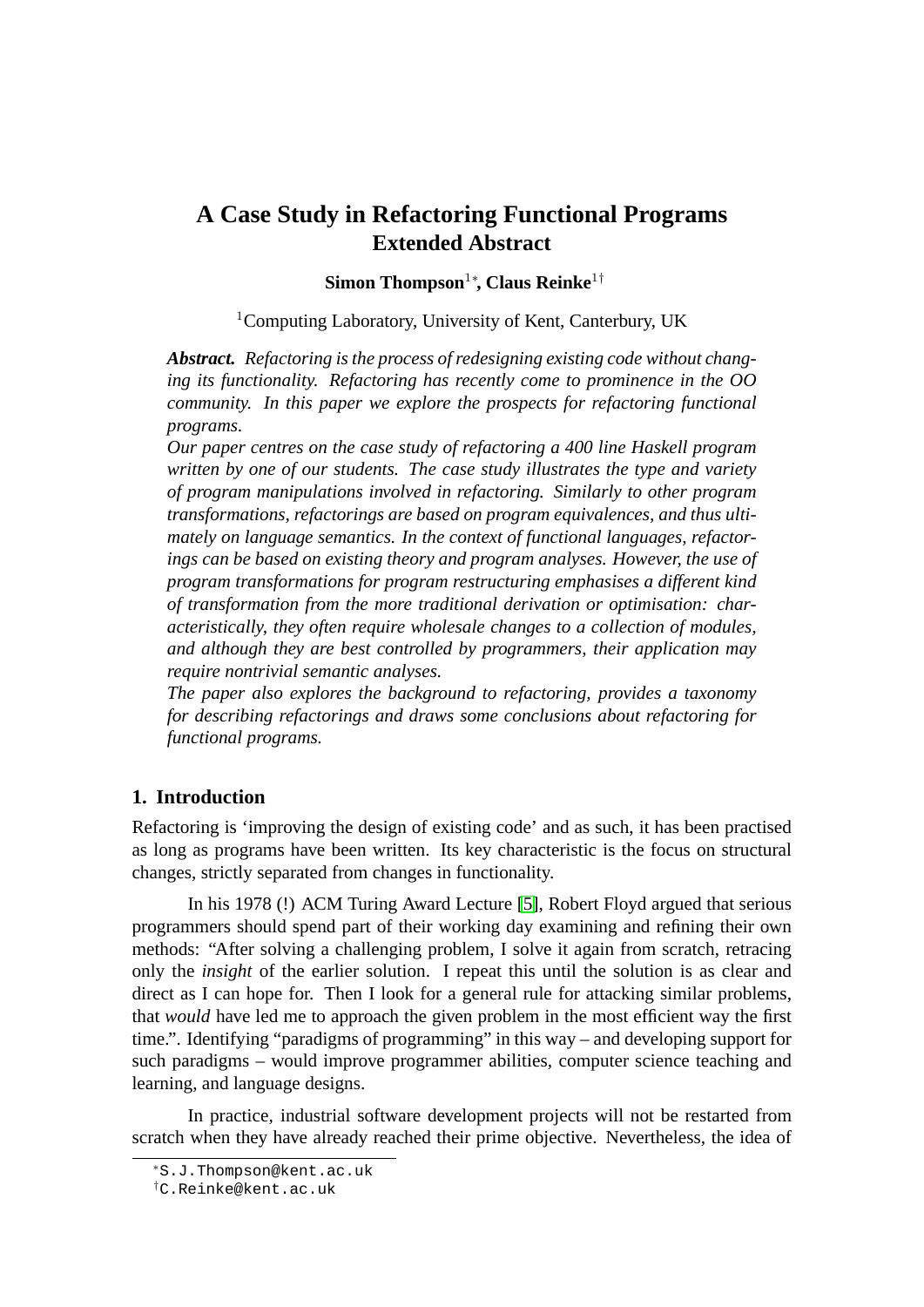continuous design improvements finally became attractive and feasible because: (a) the increasing pressure of maintaining the design quality of long-living "legacy software" in spite of large numbers of modifications, and (b) the realisation that the necessary redesign could be achieved in an incremental fashion, by employing *program transformations*.

Adapting program transformations originating in derivational (or transformational) program development [\[3,](#page-14-1) [4\]](#page-14-2) for languages with side-effects, Griswold introduced the idea of automated program restructuring to aid software maintenance [\[7,](#page-15-0) [8\]](#page-15-1). The techniques were extended to cover object-oriented language features, and have recently come to prominence in the OO and extreme programming (XP) communities [\[6,](#page-15-2) [11\]](#page-15-3) under the name of *refactoring* (<http://www.refactoring.com>).

Given that functional program transformations were investigated very early on, it is somewhat surprising to see this particular use of program transformations almost exclusively limited to OO languages. Functional programmers might quip that the problems of inflexible program structures are more pressing in OO languages, triggering the need for complex program manipulation techniques to compensate for shortcomings in the languages. OO programmers might retort that functional programs are largely academic in nature and rarely reach the necessary complexity or longevity to expose this kind of problems. These positions are not obviously wrong or right, and we have started to investigate refactoring in functional languages, both to answer this kind of question and to make refactoring techniques and tools available to functional programmers.

The aims of the present paper are fourfold. We start by giving an introduction to refactoring in general. Secondly, we introduce and investigate the concepts of functional refactoring in the context of a small case study, refactoring a 400 line student program. Thirdly, we present some preliminary conclusions and outline our approach towards improving support for refactoring in functional languages. Finally, we give a brief overview of the progress of our project thus far, as described in substantial detail in our paper [\[10\]](#page-15-4).

#### **2. Refactoring**

Refactorings are source-to-source program transformations that change program structure and organisation, but not program functionality. They are the source-level realisation of software re-design. Typically, they either precede changes of program functionality, by adapting program structure for the intended changes, or they follow changes of program functionality, cleaning up the structure of programs after a series of modifications. In either case, changes in program structure and functionality are kept separate: the first are complex, but should preserve functionality, so they need not introduce any bugs, whereas the second do change functionality, making it more difficult to identify potential bugs introduced in the process, but they can be kept free of structural complexities (by suitable refactorings).

When does refactoring arise? To take an example, we might first program a system using an algebraic data type, and then decide to change the way that the data are represented. How should we proceed with this? One option is to modify the data type directly, that is to achieve the modification in a single step: this will require us to make substantial modifications to a program's functionality *and* structure simultaneously.

On the other hand, we might do the same in two stages. First we could transform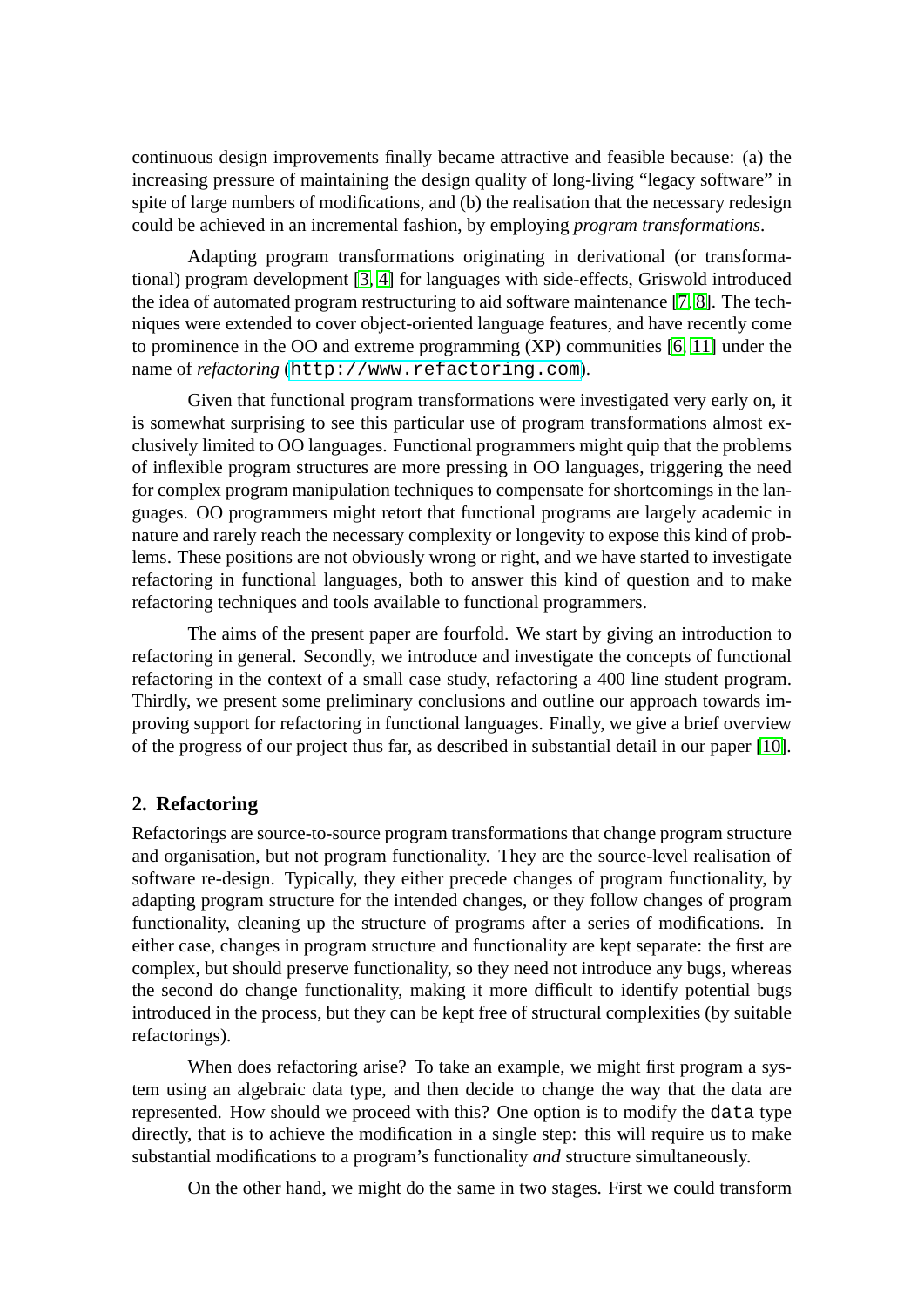the algebraic data type into an abstract data type (ADT), and only after this *refactoring* is done, would we modify the definition of the ADT. This two-stage transformation aims to separate the structural changes (from algebraic to abstract data type) from the changes in functionality. It also makes the program more amenable to further change, as ADT representations can be modified with no cost to the data type user.

We refactor in other situations too. We might program in an *exploratory* way: first establishing the functionality we seek, and then refactoring into a more elegant form. Our experience leads us to suspect that functional languages are particularly suited to this form of programming, because their clean semantic basis makes wholesale transformations more feasible than for a language in the C family, say.

Finally, we might refactor to *understand* code written by someone else, and this is the focus of the case study later in the paper, where we try to understand a non-trivial student assessment written in Haskell.

#### **3. The Nature of Refactoring**

One of the simplest refactorings renames a function to reflect its use. We have already discussed the rather more complex refactoring from an algebraic to an abstract data type. These examples share two important characteristics of refactorings.

- <span id="page-3-0"></span>**Diffuse** Their effect is diffuse, in that they require changes throughout a module and indeed throughout a system of modules. A change of function name needs to be effected at each function call; a change from a data type to an ADT will require changes to all functions that directly manipulate the data by pattern matching, for instance.
- **Bidirectional** A change from a general name (e.g. f) to a more specific one (e.g. findMaxVolume) might later be followed by a change to a more general name (e.g. findMax).

We have discussed the change from an algebraic data type to an ADT, but in other situations it is perfectly reasonable to change an ADT into an algebraic type. One motivation might be to use pattern matching, which leads to very concise programs in an equational style.

#### **4. Supporting Refactoring**

We have seen that refactorings have a bureaucratic aspect: changes have to be made at all sites that a function is called, for example. With current technology we would use a text editor to assist in making the changes, and rely on a type checker to catch any errors introduced in the refactoring. OO refactorers underline the importance of continual (re)testing of code to ensure correctness [\[1\]](#page-14-3).

It is important to document refactorings. Fowler's catalogue of OO refactorings [\[6\]](#page-15-2) explains the general ideas, opportunities and traps. More importantly, it provides OO refactorers with guidelines on how practical refactoring tasks can be achieved by series of smaller refactorings, and it documents the mechanics of individual refactorings, helping refactorers to ensure that they have taken all relevant aspects and potential problems into account.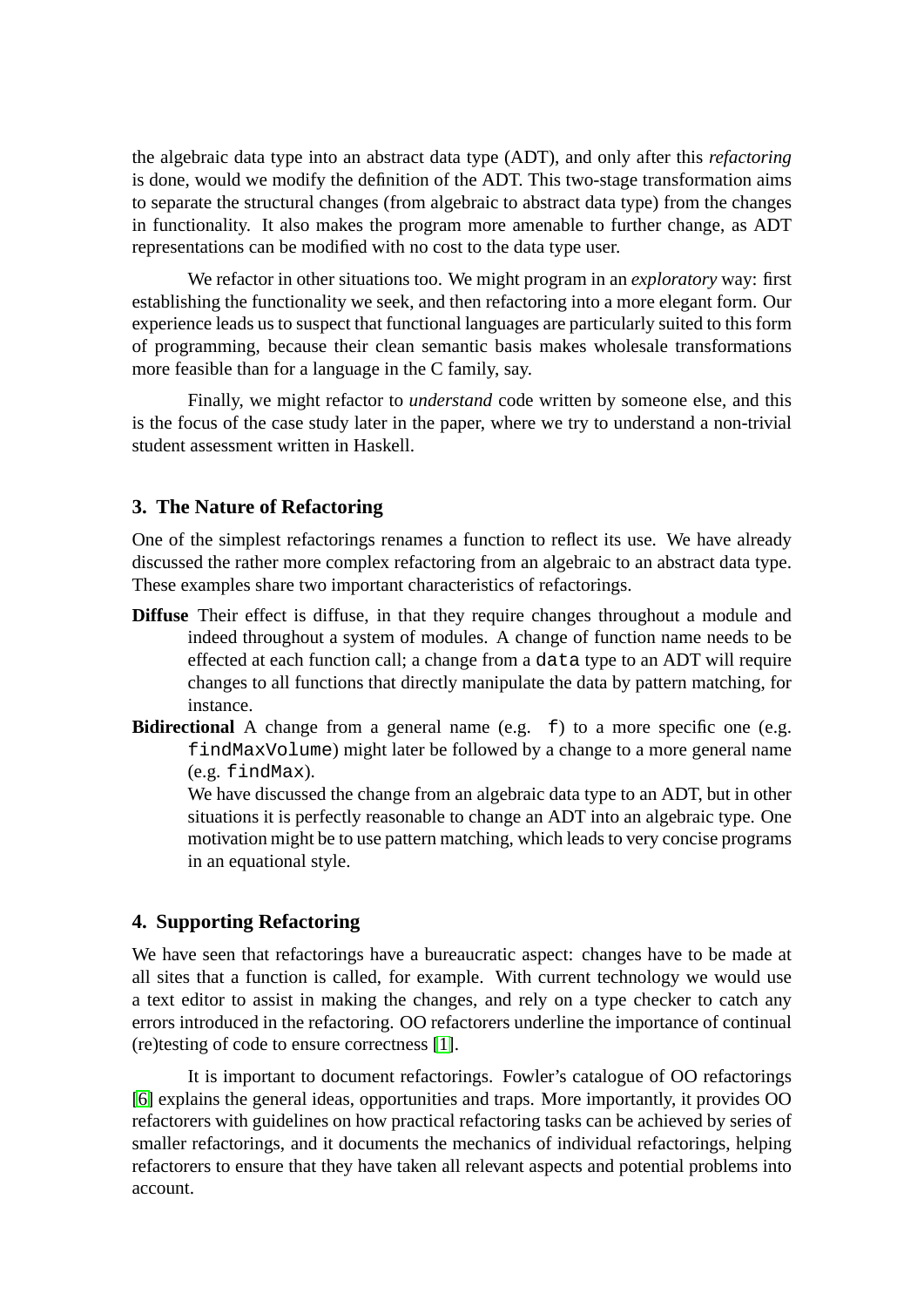Moreover, it is entirely feasible to support these refactorings in a variety of *tools* of increasing levels of sophistication; the experience of the OO community [\[16\]](#page-15-5) in this respect is broadly positive. A tool could allow users to do and undo refactorings of various sorts; it could also check the applicability of certain transformations, such as renaming or lifting. To enable complete rollback of partially executed refactorings if any of their component steps fails, support for transactions is needed; to ensure that refactorings are completed and that refactorers do not lose sight of their original goals, automatically maintained todo-lists would be helpful.

For a functional programming language one could use reasoning to establish the correctness of many classes of refactorings. One class of refactorings corresponds to the rules in an operational semantics and thus these refactorings will be correct by definition. In the absence of a formal semantics for Haskell one can gain substantial assurance from the intuitive semantics of the language. In practice, refactorings will be larger, but one way of validating these is to see them as composed of many smaller, validated refactorings.

Many refactorings have non-trivial syntactic, typing or static semantic preconditions; one can expect tool support to play a role here. On the other hand, some larger-scale refactorings rely upon the maintenance of complex whole-program invariants, and in the absence of full theorem-proving support one must rely upon a combination of programmer intuition and extensive testing to validate instances of these refactorings.

#### <span id="page-4-0"></span>**5. A case study**

The ideas in this paper stand or fall by how useful they prove to be in practice: to explore this we now look at an illustrative example of refactoring. The particular example refactors a Haskell program designed to implement semantic tableaux for propositional logic, written by a second year undergraduate student at the University of Kent. The aim of the refactoring here is twofold.

- Refactoring helps the refactorer to *understand* the program by transforming it incrementally into a program which conforms to their idiomatic style rather than the original programmer's.
- Refactoring is used to *simplify* the program and to make it more amenable to change: in this case by extending it to deal with predicate logic, say.

#### **5.1. Semantic Tableaux**

A semantic tableau for a formula of propositional logic gives a systematic mechanism for finding a valuation which makes the formula true. The tableau systematically decomposes formulae according to their syntax.

In the case of implication, for instance, to satisfy the formula  $\neg(\phi \Rightarrow \psi)$  it is necessary for  $\phi$  to be true and  $\psi$  to be false: that is, both  $\phi$  and  $\neg \psi$  must be satisfied. In the example tableau in Figure [1,](#page-4-0) stages 1 and 2 show this. On the other hand, to satisfy  $\phi \Rightarrow \psi$  there are two alternatives: it is sufficient to satisfy either  $\neg \phi$  or  $\psi$ ; hence the branch in the tableau given by decomposing formula 3.

The branches of the tableau represent possible ways of satisfying the formula at the top. Not all of them need be consistent, and indeed if none is then the formula at the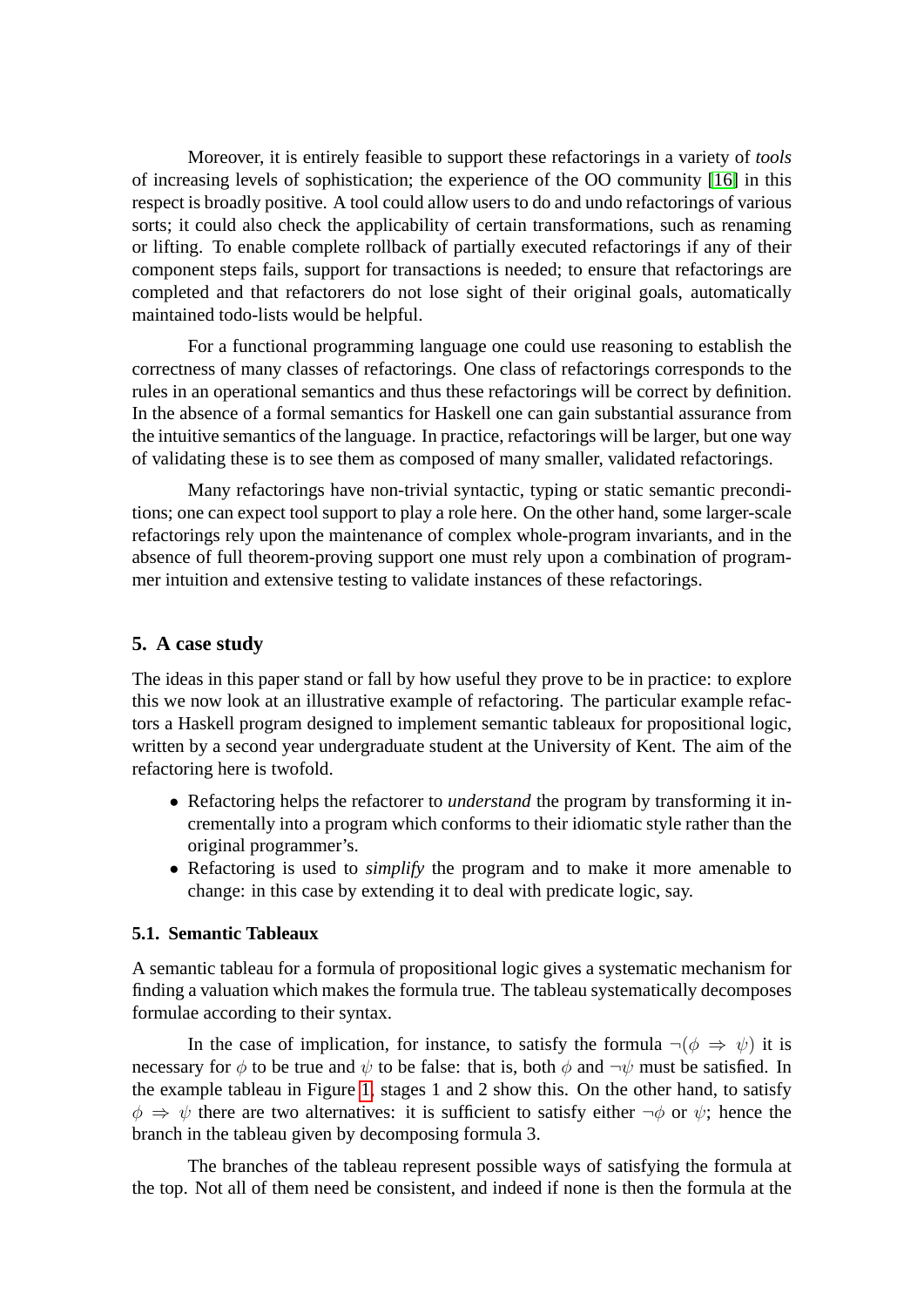

**Figure 1: Semantic Tableau Example**

top is unsatisfiable (and so its negation is valid). In Figure [1](#page-4-0) the leftmost and rightmost branches are inconsistent (as indicated by  $\bullet$ ) but the middle branch ( $\Uparrow$ ) indicates that the formula is satisfiable if A and C are false and B is true.

#### **5.2. The original program in a nutshell**

The initial program is written in a concrete, first-order style. Thus, propositions are represented by an algebraic type, branches are given by lists of propositions and tableaux by lists of lists. Functions are defined using explicit recursion, and few library functions are used (and is an exception); one function definition uses a list comprehension. The program is a literate script that is 402 lines long, including comments.

The core of any tableau algorithm is an iteration in which rules are applied successively until no expandable formulas remain. There is a wide choice of implementations: the program in question applies a single rule to each branch at each step. Moreover, the rules are applied in a specified order, which is described in the program by an Int; for each branch under consideration this value is calculated and then passed to the iteration function to indicate the rule to be applied.

The full sequence of refactorings is available at [http://www.cs.kent.ac.](http://www.cs.kent.ac.uk/projects/refactor-fp/) [uk/projects/refactor-fp/](http://www.cs.kent.ac.uk/projects/refactor-fp/); it is instructive to compare different versions using the vdiff tool: further details of this can be found at [http://www.cs.kent.ac.uk/](http://www.cs.kent.ac.uk/development/kst/descriptions/vdiff.html) [development/kst/descriptions/vdiff.html](http://www.cs.kent.ac.uk/development/kst/descriptions/vdiff.html).

#### **5.3. The refactoring sequence**

The example was refactored in a series of steps, which we list now in exactly the form that they were performed. Upon reflection they might have been performed differently, or in a different order. Discussion of this and other observations follow in the next section.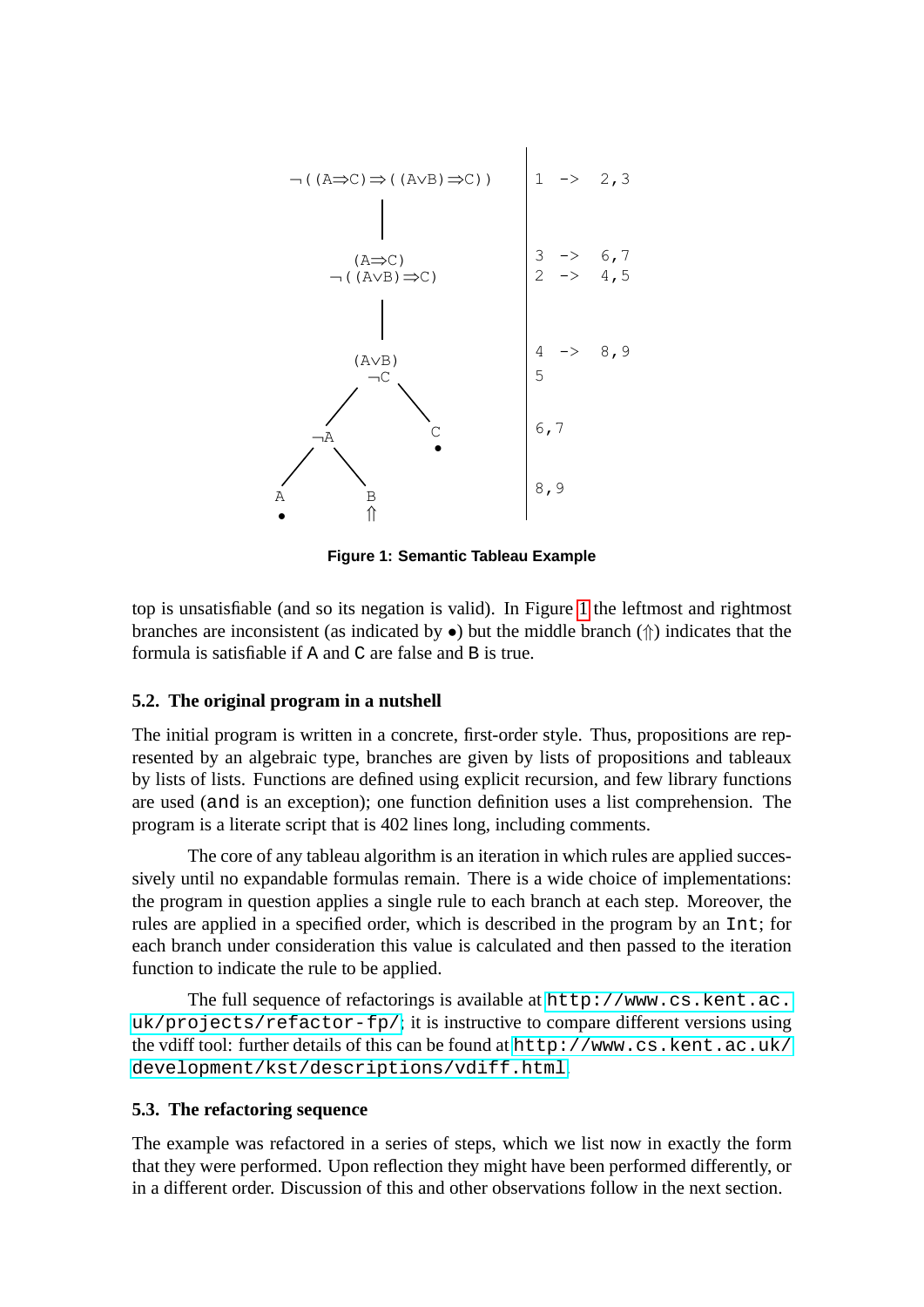### **Stage 1**

The program uses lists of Propositions –  $Prop$ , an algebraic data type – to represent branches, and the tableau itself is represented by a list of lists. At this stage the two types are named:

```
type Branch = [Prop]
type Tableau = [Branch]
```
The purpose of this is twofold: it makes the script easier to read, avoiding potential confusion between [Prop] and [[Prop]]; more significantly it is a first step in making it possible to change the representation of branches and tableaux.

### **Stage 2**

A number of functions are renamed to reflect their purpose better. For instance, removeBranch is renamed removeDuplicateBranches and remove becomes removeDuplicatesInBranches; the former function removes duplicate branches and the latter removes duplicate propositions *within* branches.

### **Stage 3**

The file is transformed from a literate script – in which program text is explicitly flagged – into a standard script where comments are indicated explicitly. This is done because trivial errors were being introduced on the erroneous assumption that the file was a standard script.

#### **Stage 4**

In the original system almost all functions over lists are defined using explicit recursion. At this stage a number of these are replaced by calls to appropriate higher-order functions from the prelude or libraries. For instance,

```
displayBranch :: Branch -> String
displayBranch [] = []
displayBranch (x:xs) = (show x) ++ "n"++ displayBranch xs
```
is replaced by

```
displayBranch = concat . map (++{\infty}) . map show
```
This refactoring makes the program more abstract: pattern matching over a concrete type is replaced by calls to functions like map whose analogues might appear in the interface of any collection type.

#### **Stage 5**

Not all functions can immediately be replaced by calls to library functions. An example is removeDuplicateProps of type Branch -> Branch which removes duplicate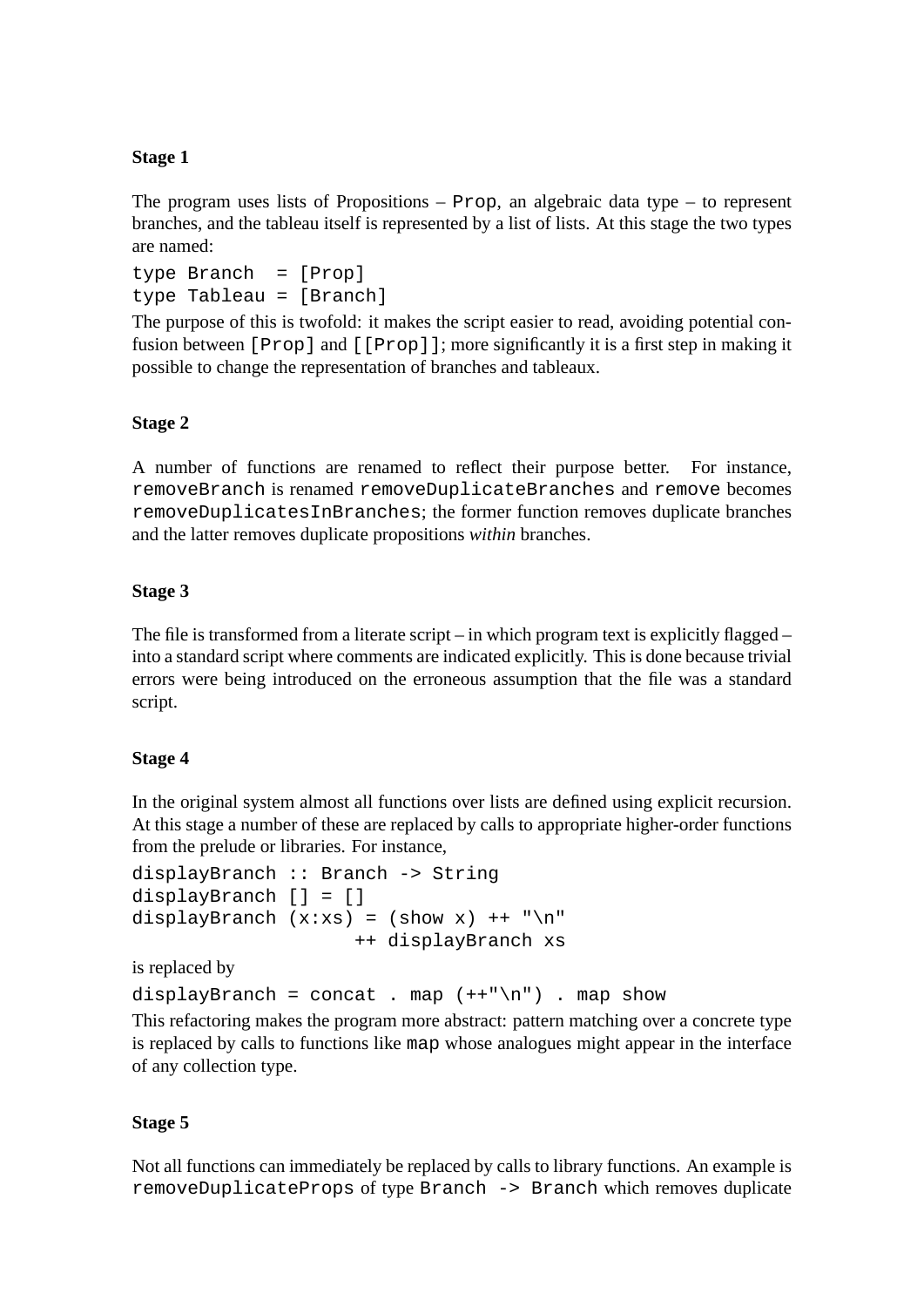propositions from a branch. It uses the auxiliary function

```
findProp :: Prop -> Branch -> Prop
findProp z [] = FALSE
findProp z (x:xs)
    \vert z == x = x
    | otherwise = findProp z xs
```
to check whether a proposition  $(x, say)$  is contained in a branch or not: if it is, then x is returned; if not, the proposition FALSE is the result.

How is this function used within the calling function removeDuplicateProps? Its result is tested against x in a guard:  $x ==$ findProp x xs, so findProp is effectively only used to return a Boolean value indicating whether or not  $x$  is an element of  $xs$ . Thus it is possible to redefine  $f$  indProp to return a Bool:

```
findProp :: Prop -> Branch -> Bool
findProp z [] = False
findProp z (x:xs)
    | z == x = True| otherwise = findProp z xs
```
and to replace the guard by the expression findProp x xs.

This redefinition is correct only in certain circumstances.

- We make the *closed world* assumption that we know all the calling sites of the function, and can modify them. If findProp were in the interface of a module then a type change like this would be problematic.
- It is assumed that  $x$  will never be the proposition FALSE, as otherwise the behaviour of the old and new definitions will be different. Such an invariant might, for example, be justified by reference to the original specification of the problem, or could perhaps be inferred from the behaviour of the remainder of the program.

#### **Stage 5.1**

It is now clear that findProp is simply a redefinition of elem; similarly, the function removeDuplicateProps should be an instance of nub. These refactorings are also made to the function which removes duplicate branches, removeDuplicateBranches, since it is defined in an analogous way.

#### **Stage 5.2**

However, testing the result of this second replacement reveals a problem. With the standard definition of nub duplicate branches (with their elements ordered differently) appear in the test result. The reason for this is that the program uses an alternative definition of nub that selects the *last* occurrences of duplicated elements rather than first occurrences as does nub. The variant definition, nubVar, is added to the file.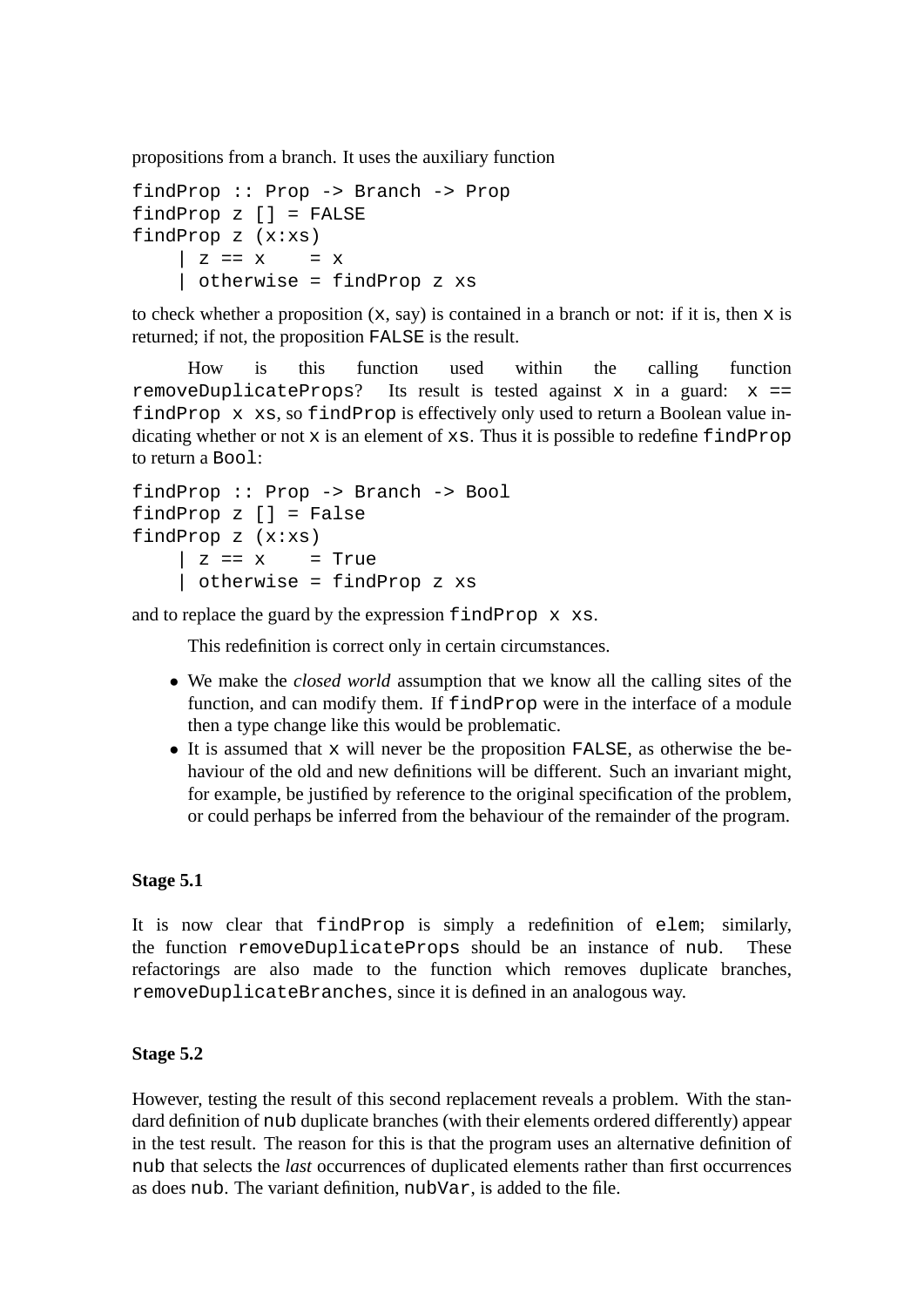At this stage, it becomes apparent that the program is sensitive to the data representation and control flow in a way that could not be expected from the problem specification.

#### **Stage 6**

The definition of nubVar is moved into a separate module, which is then imported into the program itself.

#### **Stage 7**

This is a housekeeping stage.

- More functions are renamed, including foo and bar (really!).
- The function looseEmptyLists, which removes empty lists from a Tableau, is identified as an instance of filter and then its single call is inlined.
- An auxiliary function is moved into a where clause.

This tidies up the script for the next major stage.

#### **Stage 8**

There are nine different tableau rules for classical propositional logic: two rules for each of the binary connectives, one each for the un-negated and negated case; there is also a rule to eliminate double negations. The implementation defines three functions for each rule. For instance:

```
splitNotNot :: Branch -> Tableau
splitNotNot ps = combine (removeNotNot ps)
                         (solveNotNot ps)
removeNotNot :: Branch -> Branch
removeNotNot [] = []
removeNotNot ((NOT (NOT )):ps) = ps
removeNotNot (p:ps) = p : removeNothot pssolveNotNot :: Branch -> Tableau
solveNotNot [] = [[]]
solveNotNot (NOT (NOT p)) := [[p]]solveNotNot (_:ps) = solveNotNot ps
```
This design is undesirable for various reasons: a substantial amount of code is repeated (e.g. the definition of the split functions), and it also makes it difficult to modify the code, by adding, for instance, the rules for a new connective.

The goal of this stage of refactoring is to produce three functions split, remove and solve which work for all connectives. The refactoring performed here somewhat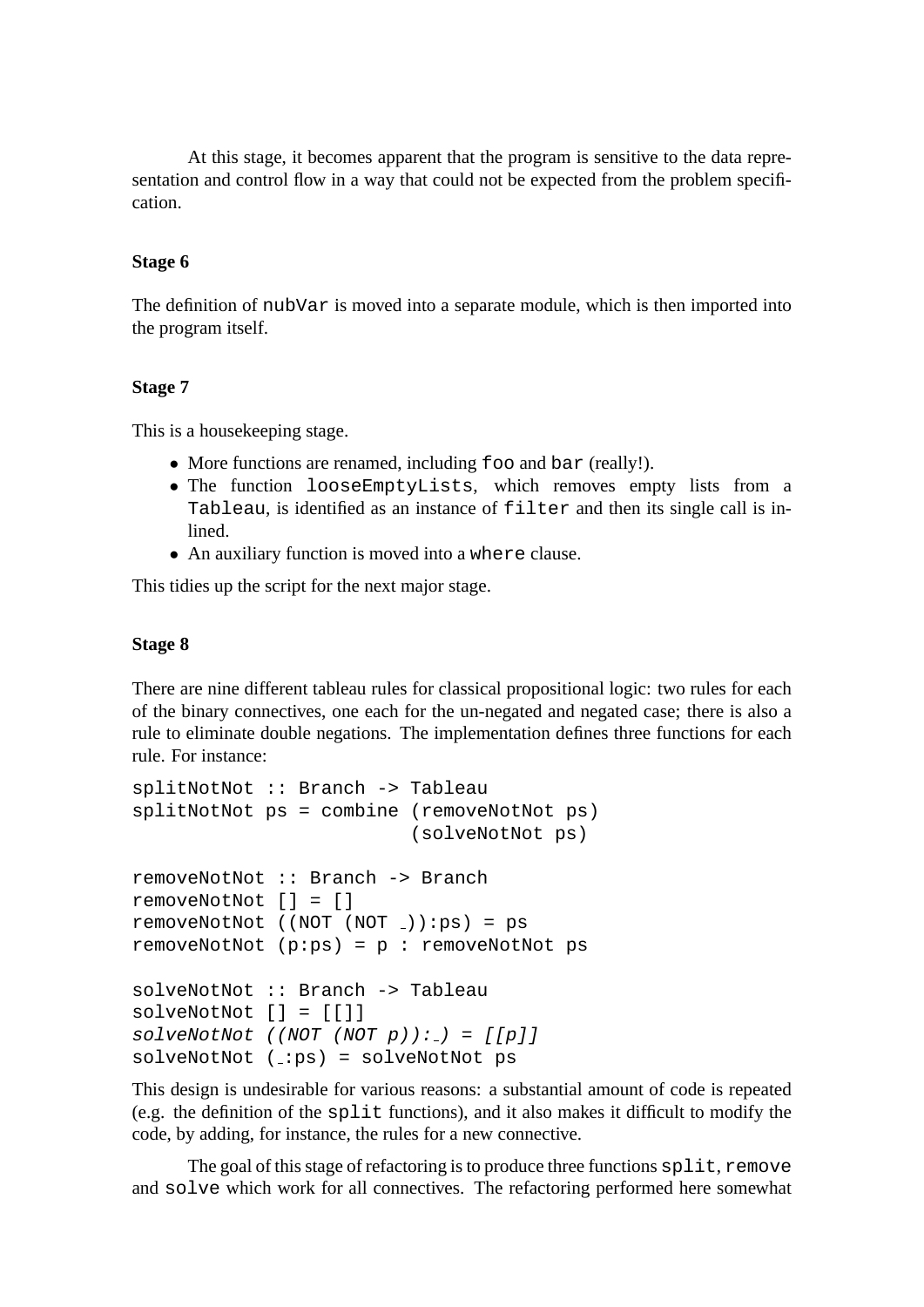modifies the algorithm: other less radical refactorings would avoid that. In the original system, the rules are applied in a fixed order of priority; in the new version within each branch the first decomposable proposition is identified and the corresponding rule is applied to it. The effect of this is to compute the same results, but in a different order. It is a matter of debate whether this should be seen as a refactoring, or goes beyond what is legitimate. We discuss this further in Section [6.](#page-9-0)

How does the redefinition proceed? Examining the code above, it is clear that split should be defined to combine the results of solve and remove. A general solve is defined by selecting from each of the solveXXX functions the line which embodies the rule (as emphasised in  $solveNotNot$  above) and making this one of the cases in the general function. The general remove function deletes the first decomposable element from the branch.

#### <span id="page-9-0"></span>**Stage 8.1**

The redefinition of the control flow of the algorithm changes the behaviour of the tableau mechanism. The algorithm produces duplicate branches (with different orderings) and to avoid this, map sort is added to the top-level composition of functions to sort each branch (using the derived order on Prop), prior to duplicate removal.

#### **Stage 9**

Many of the difficulties in the earlier refactorings have come from the use of lists (and lists of lists) to represent branches and tableaux. At this stage the type representations were modified to

type Branch = Set Prop type Tableau = Set Branch

Function definitions have then to be modified. This is helped by earlier stages (especially 4,5,7,8) which have replaced many explicit pattern matches over lists by calls to combinations of library functions. These calls can be replaced by the corresponding functions over an implementation of sets.

The function controlling rule application uses a primitive recursion, and a corresponding function

```
primRecSet :: (a \rightarrow Set a \rightarrow b \rightarrow b)\rightarrow b \rightarrow Set a \rightarrow b
```
needs to be added to the Set library. Of course, one needs to apply such fold-like functions with care: to ensure a sensible result they must only be applied to functions that are commutative, associative and idempotent.

Aspects of the algorithms work element-by-element, and at some points in the code, the flatten function is used to transform a set into a list and pick is used to select an element from the set.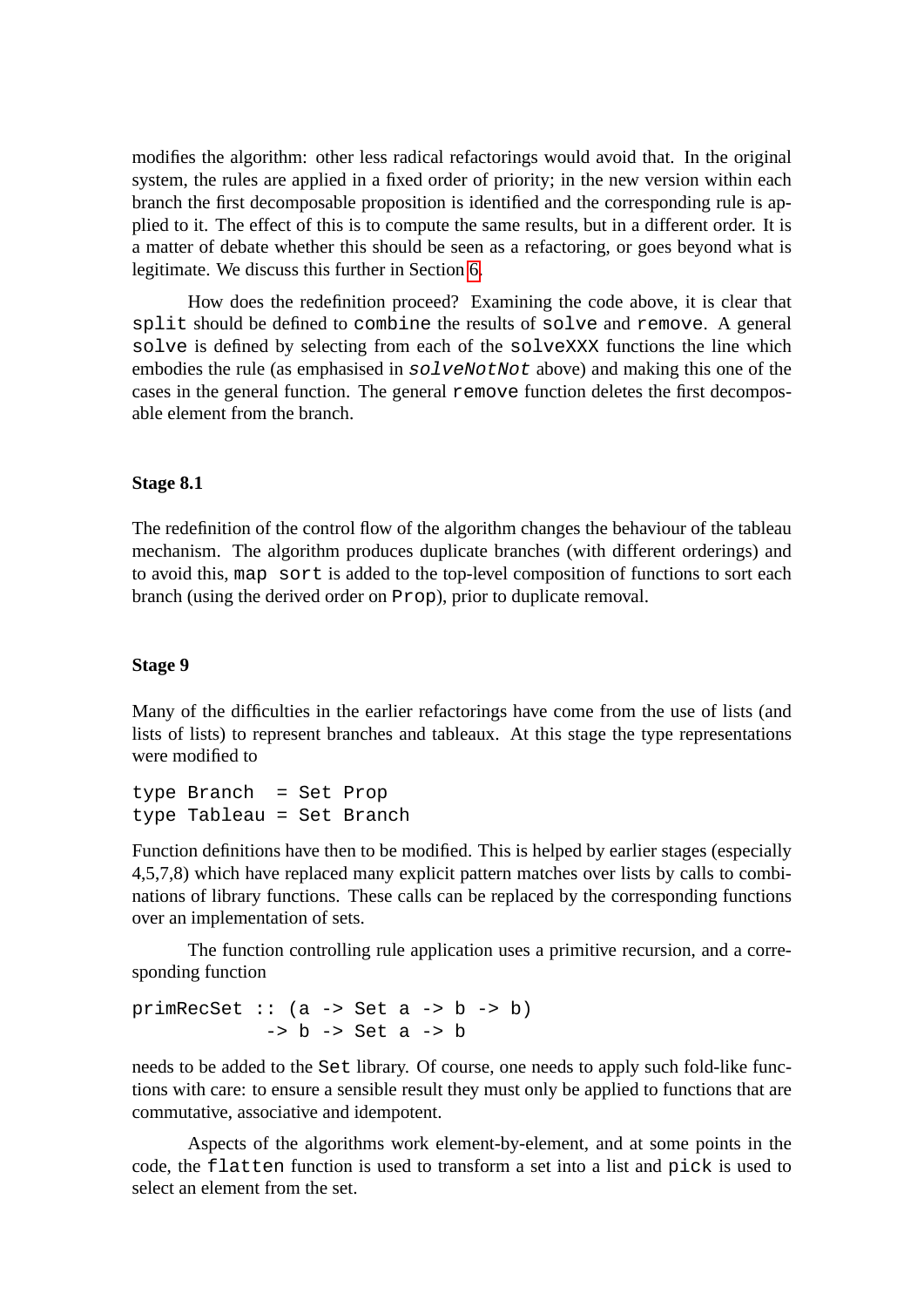#### **Stage 9.1**

The overall effect of this refactoring is a drastic simplification. There is no need to include functions which reorder lists, or remove duplicates from them, since the equality of Set is order-insensitive and sets do not contain repetitions. It is therefore much easier to see the essence of the algorithm rather than to have it entangled with functionality designed to maintain implicit invariants on data representations.

#### **Further stages**

The refactoring into Set suggests further steps. It would be possible to remove references to flatten and pick if at each stage *all* possible rules are applied to a branch, rather than applying them one at a time.

#### **6. Lessons learned**

In this section, we reflect on our experience of refactoring the tableau program. We begin by making some specific observations and then draw some more general conclusions.

- The granularity of the different stages is quite different: some are simple, others complex. In particular, Stage 5 comprises a number of separate steps. Whilst these steps could have been presented as separate refactorings, they represent – from point of view of the user – one logical step in the transformation of the program.
- The order of refactorings is somewhat arbitrary: in retrospect it would have made more sense to move from literate .lhs to standard .hs scripts at the start of the refactoring process.
- In the actual refactoring sequence, an error was introduced at stage 4, and only discovered at stage 5. This raises a number of issues.
	- **–** Just because a change is type correct, it doesn't mean that it is completely correct. We shouldn't therefore rely only on type checking to validate steps, but also perform tests on completion of each stage.
	- **–** On the other hand, type checking is really very useful: it is completely automatic and has almost no cost to the programmer in comparison with testing.

Beyond these points, which are specific to the example, one can draw some more general conclusions about the refactoring process.

• Refactoring is an exploratory process. As you refactor you discover more about the program. At the first stage you have a general idea about what is going on in the program, by forming an abstract model of the system. As you refactor you discover that features of the program that you had initially overlooked – subtle details of control flow or data representation, say – are in fact central to the program's behaviour. This allows you to build a more accurate model of the system as refactoring proceeds.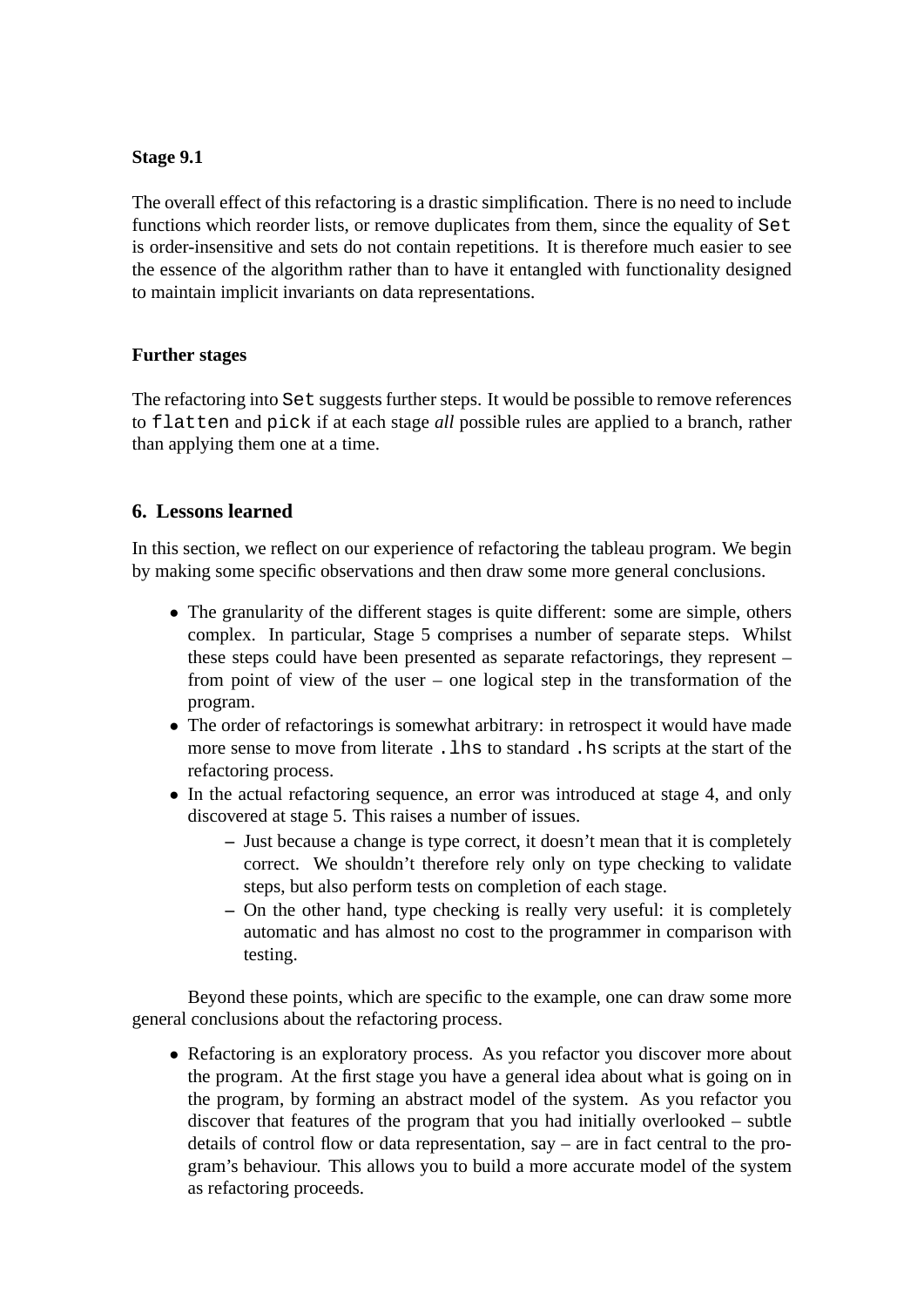- <span id="page-11-0"></span>• One can take the modelling insight further: the abstract model can become a goal for the refactoring sequence. In the case study it became clear that the list representation of tableaux was problematic, but a more abstract view of the system again became valid after the final refactoring which replaced lists by sets throughout, and thus removed the program's explicit dependence on lower-level representation aspects.
- One might strengthen the point about exploration to say that it is almost impossible to understand a program passively, and that refactoring – like walkthroughs and code reviews – provides a deeper insight into the workings of a program than can a mere reading or execution.
- The case study also brings to our attention the question of what properties of the system are to be preserved. A hard-line view of refactoring would suggest that one should preserve every property, but in fact a weaker equivalence might be permissible. The refactoring sequence presented here takes this higher-level view, but we have also done an alternative sequence that does not assume knowledge about invariants and has to keep closer to the original algorithm.

The problem is well known to those working with legacy systems. In integrating a legacy system with other systems it is important to preserve only those properties that are essential to its behaviour, and to neglect those which are merely accidental: those which are an artifact of a previous implementation discipline. Unfortunately, these differences are often undocumented, and some users of the system may have started to rely on accidental properties.

More formally, a weaker equivalence might preserve observational behaviour only over restricted subsets of inputs. In turn, such inputs might themselves be characterised as those which have a certain invariant property, such as being balanced or search trees, rather than abritrary binary trees. Crucially any such weaker equivalence is dependent upon the *context* in which the program or program fragment is used.

• In any non-trivial refactoring sequence, we need to have version control: providing undo, revert, redo and so on. Indeed, one model would build a list of transformations by analogy with a list of tactics in an LCF-style theorem prover like Isabelle [\[13\]](#page-15-6).

The advantage of tactics is that they are more abstract than specific syntactic transformations, and so stand more of a chance of being reusable. Such tactics can also provide a basis for user-defined refactorings.

• Machine support for refactoring is highly desirable. In the case study we were able to use the search/replace and undo/redo functions of an editor as well as the type checking provided by a Haskell system. However, the editor's textual search and replace had to be used with care. It is easy to envisage support for some of the refactorings, such as renamings, and indeed function redefinitions, by more semantics- and refactoring-aware tools and it is also possible to see this being integrated with editors and type checkers. Other refactorings provide more of a challenge: for example when replacing lists with sets the program goes through a long period of being in an inconsistent state, where some functions operate over converted data and others not.

A final observation from the experience of the case study, and indeed from prior OO experience: it is crucial to document refactorings in detail, so that they can be (re-)used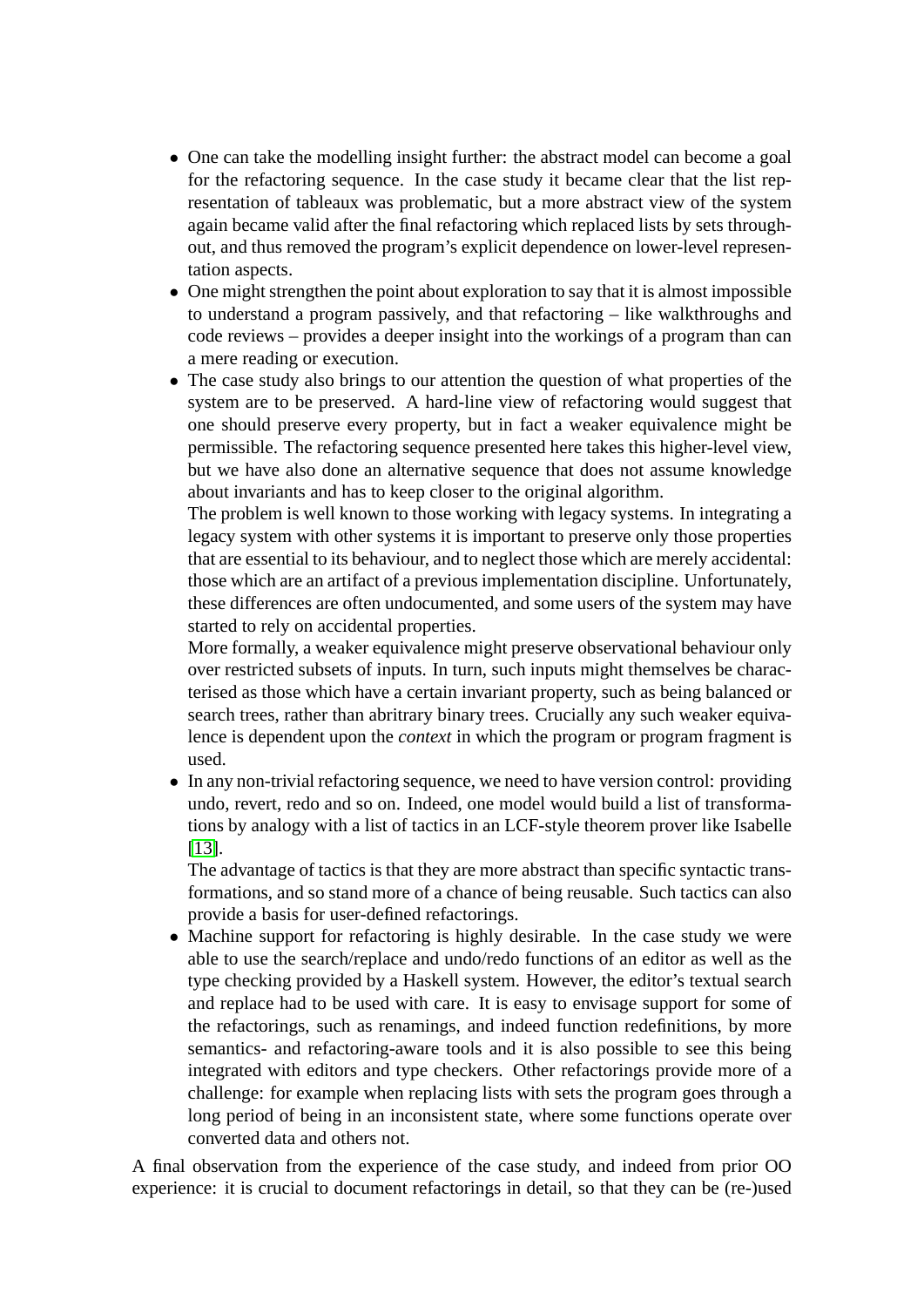with confidence, both by their author and others. This we turn to in the next section.

#### **7. Documenting Refactorings**

Our first draft catalogue of functional refactorings employed a simple format, giving for each refactoring a number, a descriptive name, code examples for both sides of the refactoring, with comments on the pros and cons of the two variants. Any other potentially useful information went into a free-text comment for the refactoring as a whole. The sole purpose of the catalogue was to serve as printed documentation.

This format turned out to be insuffient, both from a maintenance point of view, as we expect the catalogue to evolve continuously, and as a basis for theory and tool development, forcing us to reconsider the format before the development of the catalogue could continue. The new format is more fine-grained and aims to separate information according to expected uses. For instance, conditions for the applicability of refactorings will later need to be formalised to prove that refactorings are functionality preserving (and in what sense); these condition will also serve as the basis for program analyses in refactoring tools. Keeping such information separate from the optional free-form comments forces them to be documented.

Figure [2](#page-12-0) gives an example refactoring in the new format. Names of refactorings have evolved into *descriptive phrases*, which are also the main form of references to refactorings. Numbers have been dropped completely, where necessary, a *short name* or label is used for internal references. Examples of *left-hand code* and *right-hand code* together with *comments* on their pros and cons are still used, catering for the role of a refactoring catalogue in the documentation of program design patterns.

New sections include a section on *cross-references*, both internal, to related refactorings in our catalogue, and external, e.g., to related refactorings in Fowler's catalogue. Next, the refactoring is classified as either *primitive* or as *composed* of other refactorings, and further *classifiers* in the form of keywords allow for *flexible categorisations* of refactorings (e.g., type-level or language-level refactorings). Language dependencies will be documented either by explicit references to applicable languages (Haskell, ML, etc.) or by listing of the language features involved (lazy/strict, type classes, functors, . . . ). Note that refactorings may introduce or eliminate specific language features, so that language dependencies may differ for both sides of a refactoring.

Crucial for the development of theory and tool support is the documentation of *pre-, post- and side-conditions*, which determine the applicability of refactorings and the *kind of program equivalence* preserved. Currently, these sections guide human refactorers around pitfalls and alert them of potential problems. Later, they will serve as the starting point both for proofs of such equivalences and for program analyses and program transformations in refactoring tools. The description will also need to include clerical details such as *version information*, date of addition to the catalogue, etc. which are probably best left to a version management tool.

<span id="page-12-0"></span>The purpose of the catalogue has thus begun to shift from simple textual documentation towards a knowledge base from which, e.g., the primitive, Haskell-specific refactorings can be extracted more easily, and from which several forms of documentation can be derived, including hyperlinked PDF documents. The main focus will still be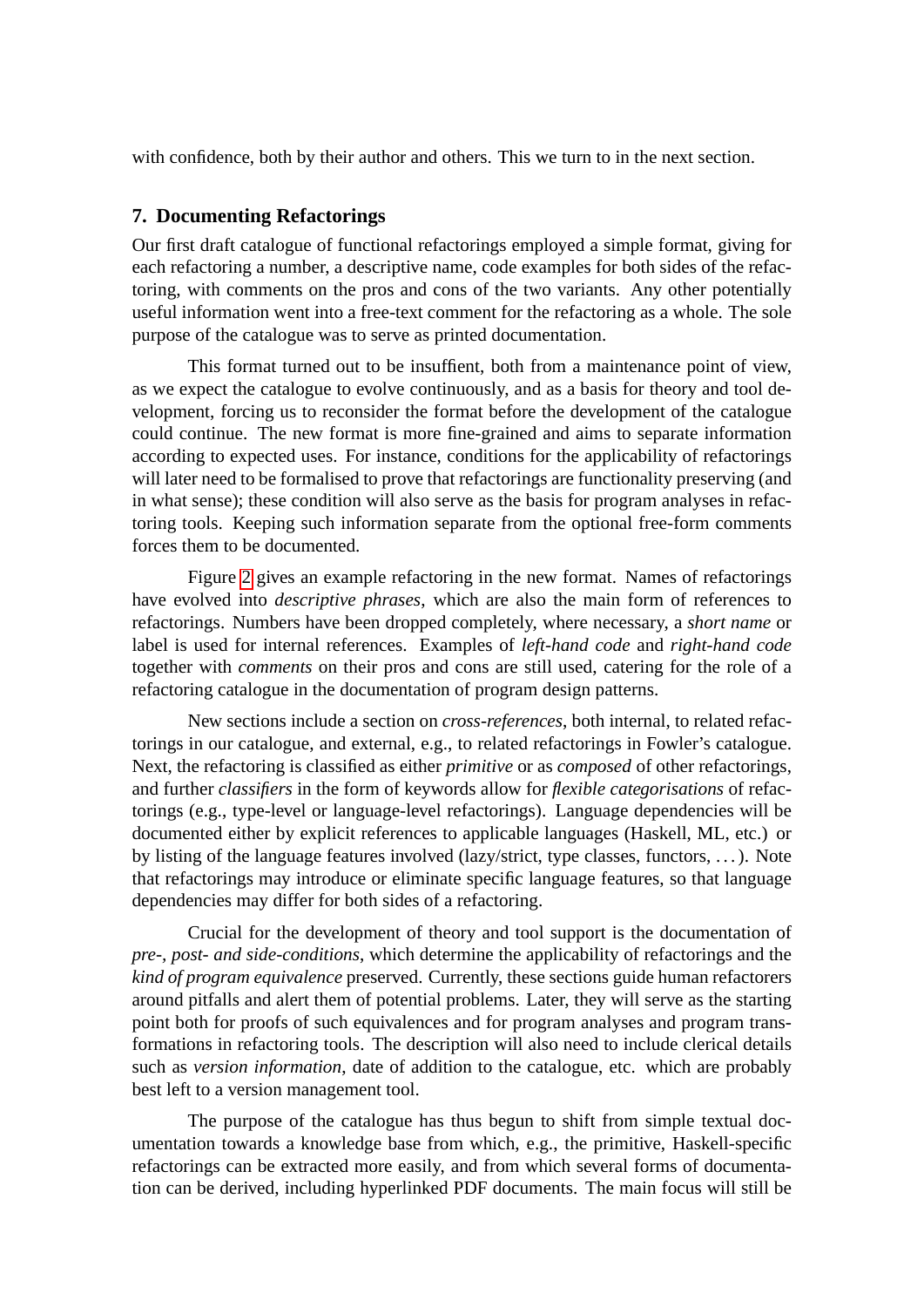#### **Lifting definition / Demoting definition**

f  $x y = ... (h x y z) ...$ 

h  $x y z = ...$ 

#### **Lifting definition**

Lifting h to the top-level makes it accessible to the other functions in the module containing  $f$ , and prepares for export of h from that module. Enables reuse of auxiliary definitions.

#### **Pre-Conditions**

h is not already defined in outer scope (if necessary, use *Renaming* first); h does not depend on definitions or parameters local to f (if necessary, use *Close Definition* first).

#### **Examples**

An example is when f acts as a wrapper for h, computing the parameters for h from its own parameters, but h may be sensibly called with other wrapper functions, or on its own.

f  $x y = ... (h x y z) ...$ where h  $x y z = ...$ 

#### =⇒ **Demoting definition**

Demoting h to a local definition block clears up the namespace (of the module containing  $f$  and h, and of the whole system). Useful for auxiliary definitions that are only used in a single context.

#### **Pre-Conditions**

h is not used elsewhere in outer scope.

#### **Cleanup/Follow-Ons Cleanup/Follow-Ons**

In a more local scope, it is often possible to choose a more concise name for the auxiliary definition (*Renaming*), or to gain implicit access to local definitions and parameters (*Open Definition*).

#### **Examples**

An example is where h takes extra parameters, and f is simply a wrapper for h that supplies the initial values of these parameters. A concrete example is given by a search function which takes a list of already-visited nodes as arguments; at the top level this will be called with an empty list. Another justificication is in creating *circular* data structures: a where-defined h such as  $h = x : h$  will create a circular representation of the infinite list of x, for each call of f.

#### **Potential Problems**

In the special case of h not having any parameters, the demoted form leads to re-evaluation, whereas the lifted form leads to earlier evaluation in strict languages and to a potential space leak in lazy languages. In languages with implicit export (e.g., empty export list in Haskell), the potential for scoping conflicts affecting lifting or demoting is aggravated.

#### **Comments**

Lifting and demoting of definitions is also possible between adjacent levels of nested definition blocks, but too deeply nested definition blocks tend to reduce program readability.

#### **Primitive/Composed**

This is a primitive refactoring.

#### **Classification**

Classifiers: language-level, scope-related. Language features involved: local definitions (let or where).

#### **References**

Cf. Fowler's *Move Field/Method*, *Push Down Field/Method*, *Pull Up Field/Method*. Together with *Close Definition*, *Lifting definition* is often applied as part of λ-lifting [\[9\]](#page-15-7), and has subtle interactions with the treatment of polymorphic recursion [\[18\]](#page-15-8).

**Figure 2: An example entry from the catalogue of refactorings**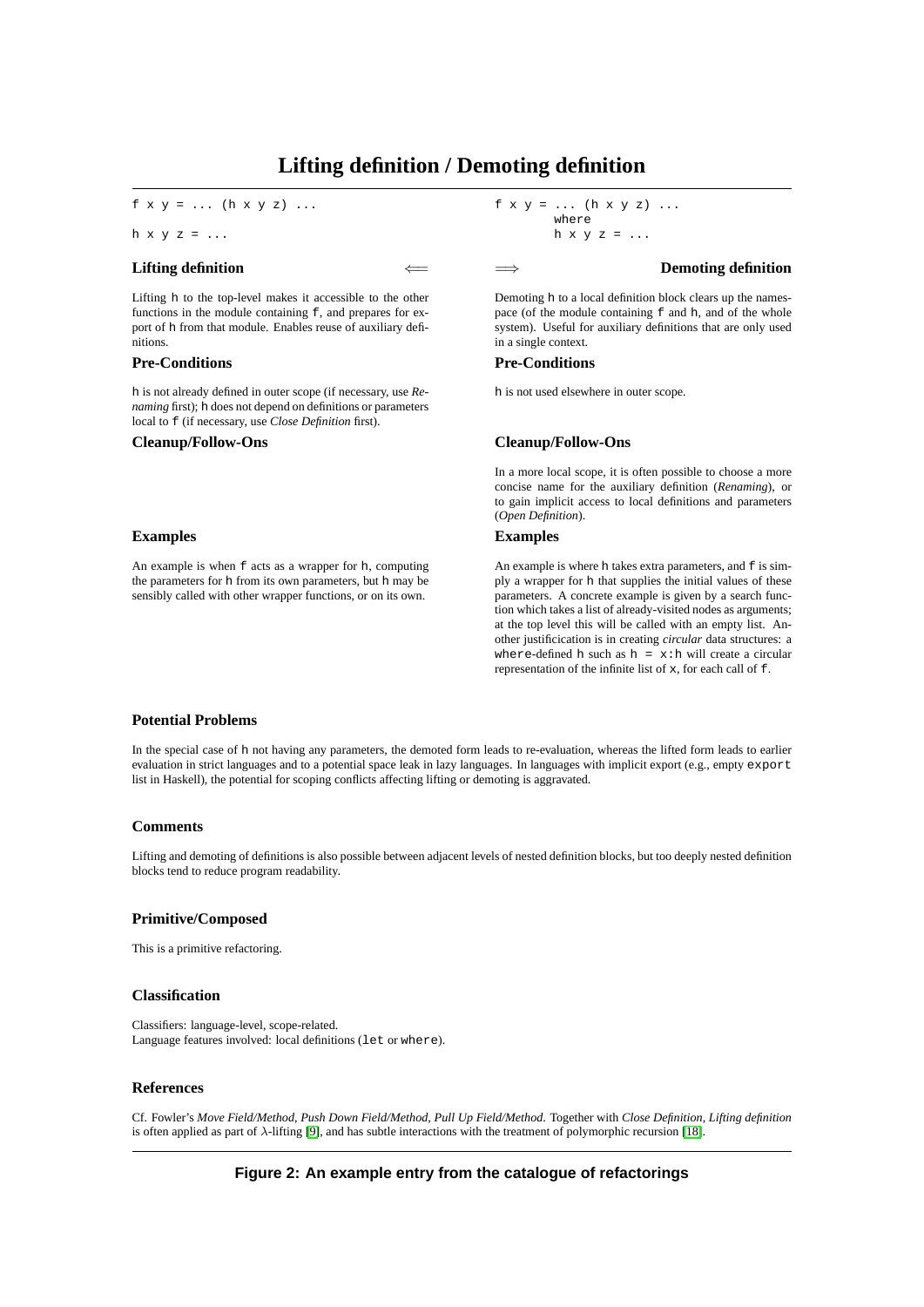on human readability, but the refined taxonomy prepares for the more formal specification of refactorings that will be necessary for building functional refactoring tools.

#### **8. Related work**

There is a long history of program transformation for functional programs, with early work in the field being described in [\[12\]](#page-15-9). Representative of this is the program derivation work of Burstall and Darlington [\[3\]](#page-14-1), whose transformations work over source-level programs to build more efficient versions of algorithms for sequential or parallel machines. In the extreme case, a non-executable specification is transformed into an executable program. Later work in this vein is exemplified by the relational approach of Bird and de Moor [\[2\]](#page-14-4).

Program transformations are also used automatically within compilers, acting either on source level programs or their intermediate language representations: an example of this approach is discussed in [\[14\]](#page-15-10).

Refactoring is different from both program derivation and optimisation. These 'vertical' transformations tend to be localised in addressing a program's control or data flow. The kind of program structure considered for refactoring is often non-localised and related to the overall program design and knowledge representation, i.e., to large-scale declarative aspects rather than smaller-scale operational ones.

OO refactoring was first addressed by Griswold [\[7,](#page-15-0) [8\]](#page-15-1) and Opdyke [\[11\]](#page-15-3). An approachable exposition of refactoring in OO together with a catalogue of refactorings is given by Fowler in [\[6\]](#page-15-2). The catalogue is kept up to date at <www.refactoring.com>, which also has links to tools and other resources. The most widely-known tool for OO refactoring is the Refactoring Browser for Smalltalk [\[16\]](#page-15-5), but tools for other OO languages are under development.

#### **9. Project progress so far**

Our paper [\[10\]](#page-15-4), written in conjunction with our colleague Huiqing Li, outlines in detail the progress that we have made in implementing a Haskell Refactoring Tool in Haskell.

<span id="page-14-3"></span>Our aim in building the tool was to support refactoring for working Haskell programmers, and it was therefore imperative to fit the tool into the environment(s) of choice for existing Haskell programmers, namely Emacs and Vim. Our tool integrates with both of these editors, and presents users with a menu of refactorings whose point of application is indicated by cursor position.

<span id="page-14-4"></span><span id="page-14-2"></span><span id="page-14-1"></span>The refactorings currently implemented are: renaming a definition or variable; duplicating a definition; deleting a definition; promoting or demoting a definition to a larger (resp. smaller) scope; adding or removing an argument to a function definition; generalising a definition (by abstracting over a particular sub-expression); inlining a definition and introducing a (constant) definition.

<span id="page-14-0"></span>The tool is implemented in Haskell, and leverages existing work from the Haskell community. We currently use the parser and type checker written by the Programatica [\[15\]](#page-15-11) project team; this enables the tool to be syntax-, (static) semantics- and type-aware.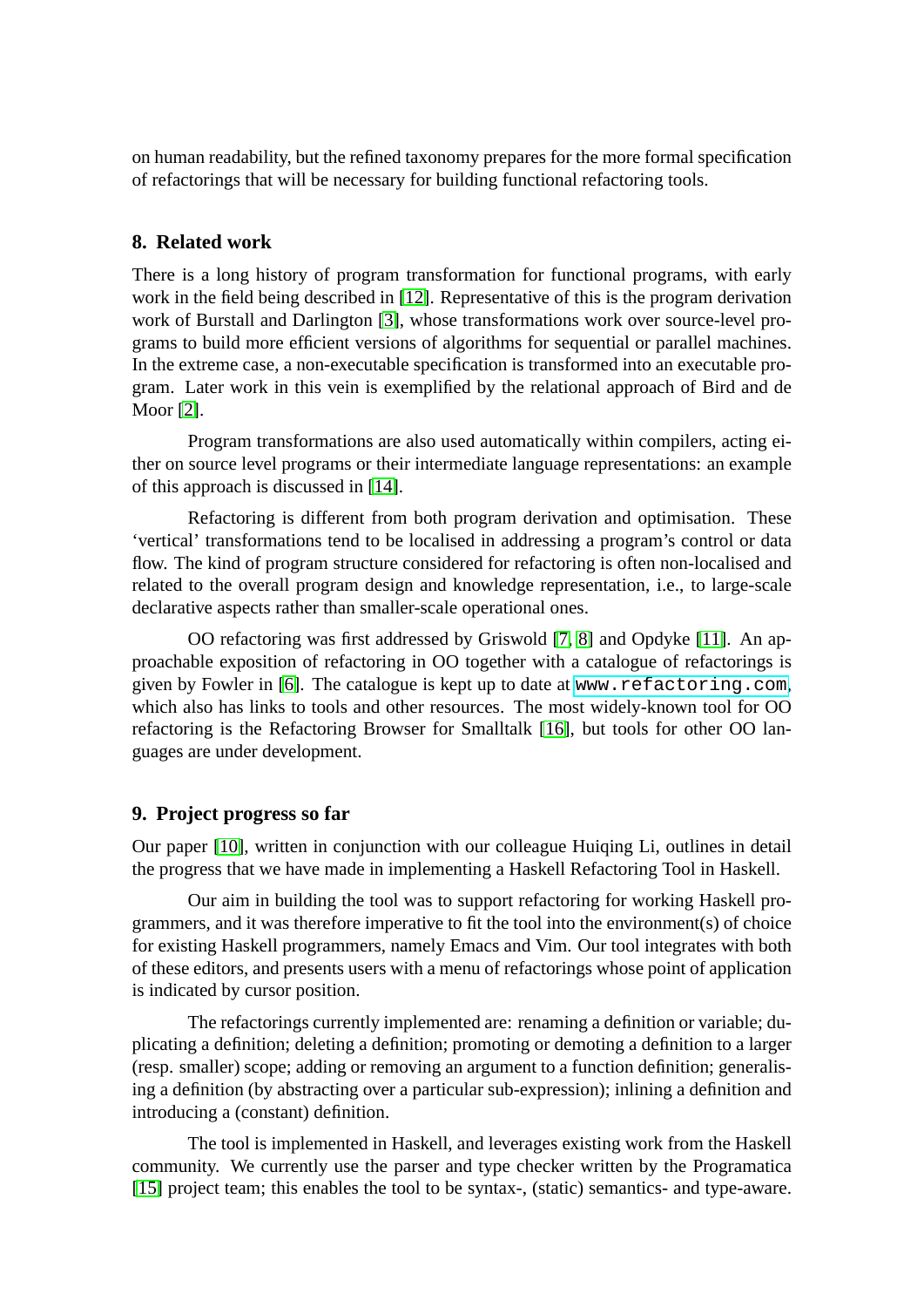<span id="page-15-2"></span>In particular, the tool supports checking of the (many) pre-conditions on the applications of even elementary refactorings. Thus the tool has the potential to preserve program correctness.

<span id="page-15-0"></span>Much of the code needed to traverse and transform the Haskell data types that represent Haskell programs is routine 'boilerplate' code, which it is tedious and errorprone to write by hand. The Strafunski library [\[17\]](#page-15-12) allows us to avoid these pitfalls, and to write the code that implements the refactorings in a high-level, comprehensible way.

<span id="page-15-7"></span><span id="page-15-1"></span>Refactorings are source level program transformations. It is therefore crucial that our transformations preserve as much as possible of the *form* of the Haskell programs as well as the content of the programs. We therefore have to preserve layout and comments, and this requires substantial effort in preserving and transforming source code location and comment information inside the Haskell abstract syntax trees. We report on the details of this in [\[10\]](#page-15-4).

#### <span id="page-15-4"></span>**10. Conclusions and Future Work**

<span id="page-15-3"></span>In this paper we have shown how the ideas of refactoring, which have in the last few years become prominent in the OO community, are equally important in functional programming. Indeed, the 'code then revise' style of programming is perhaps the approach most naturally adopted by many functional programmers.

<span id="page-15-9"></span><span id="page-15-6"></span>The paper used the case study in Section [5](#page-3-0) to illustrate the idea of refactoring in a functional context, and Section [6](#page-9-0) drew a number of both specific and general conclusions from this which we do not reiterate here. Section [7](#page-11-0) discussed the documentation of refactorings, and it is instructive to observe that the example of lifting/demotion given there shows how even the simplest of refactorings can have subtle constraints on its application.

<span id="page-15-11"></span><span id="page-15-10"></span><span id="page-15-5"></span>Our work to date has concentrated on building refactoring support for Haskell; our next steps include revising and extending the draft catalogue [\[19\]](#page-15-13) and extending our tool to support a wider range of refactorings – particularly those which address data types – and the refactoring process, including versioning, undo/redo support and the composition of refactorings.

#### <span id="page-15-12"></span>**References**

- <span id="page-15-8"></span>[1] Kent Beck. *eXtreme Programming eXplained: Embrace Change*. Addison-Wesley, 2000.
- [2] Richard Bird and Oege de Moor. *Algebra of Programming*. Prentice-Hall, 1997.
- <span id="page-15-13"></span>[3] R. M. Burstall and John Darlington. A Transformation System for Developing Recursive Programs. *Journal of the ACM*, 24(1):44–67, 1977.
- [4] J. Darlington. Program Transformations. In J. Darlington, P. Henderson, and D. A. Turner, editors, *Functional Programming and its Applications*, pages 193–215. Cambridge University Press, 1982.
- [5] Robert W. Floyd. The paradigms of programming. *Communications of the ACM*, 22(8), August 1979. Also appears in ACM Turing Award Lectures: The First Twenty Years 1965-1985.